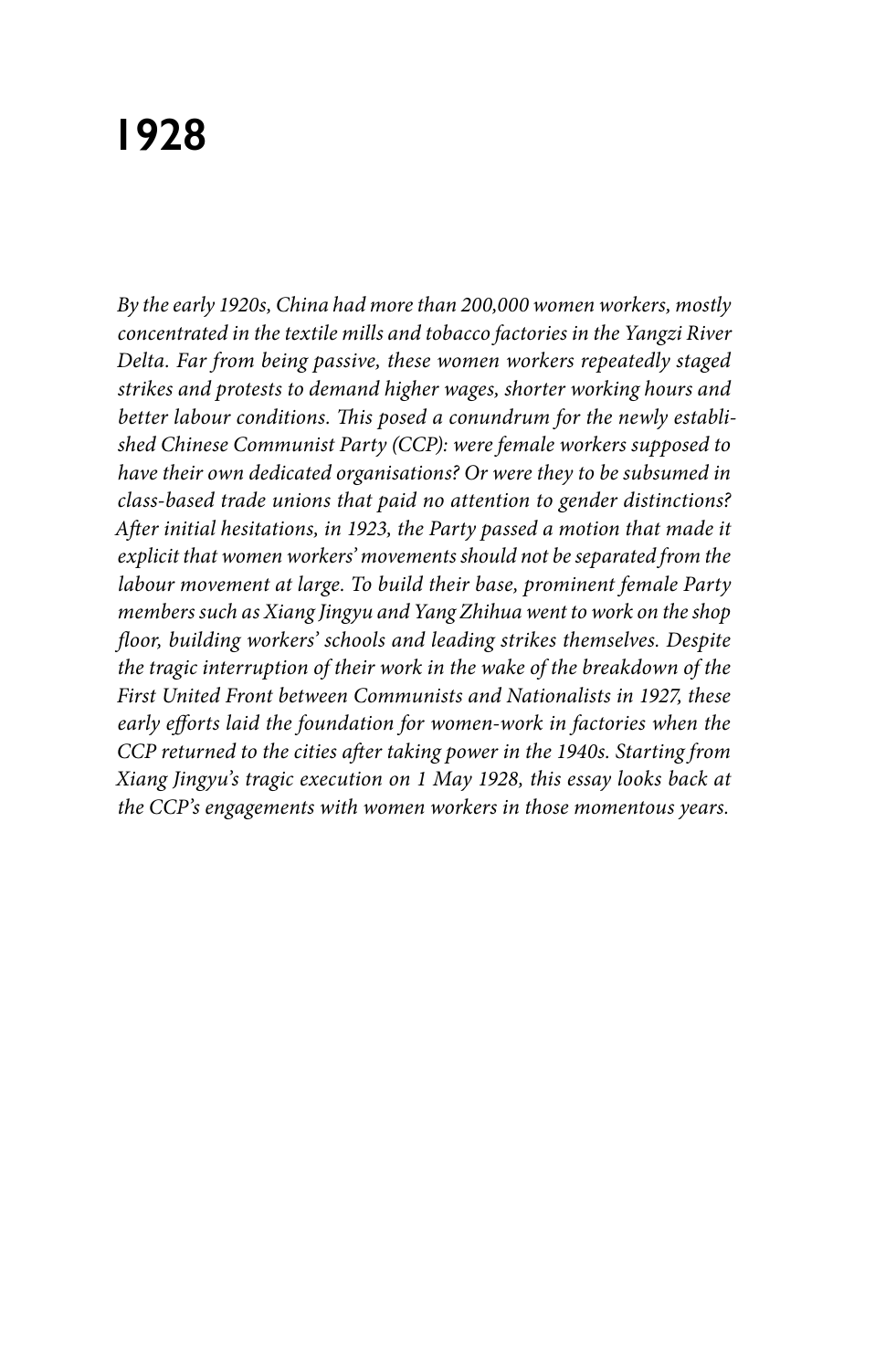## **Feminist Agitation inside Chinese Factories**

Yige DONG

t dawn on 1 May 1928, thirty-three-year-old Xiang Jingyu was<br>publicly executed by the police of the Nationalist Government<br>in Hankou. According to witnesses' recollections, on her way to<br>the execution ground. Ning shouted publicly executed by the police of the Nationalist Government in Hankou. According to witnesses' recollections, on her way to the execution ground, Xiang shouted revolutionary slogans at the huge crowd that had gathered. As one of the earliest members of the Chinese Communist Party (CCP) and the inaugural head of the Party's Women's Department, Xiang's martyrdom marked the end of the earliest feminist initiatives within the CCP.

In recent assessments of the CCP's gender politics during revolutionary times, the consensus is that, in general, the Chinese Communists subsumed gender issues under the imperative of a masculine class politics.<sup>1</sup> Evidence of this includes the CCP's overall hostility towards 'bourgeois feminism' and autonomous women's organisations, as well as the marginalisation of women leaders within the Party. Despite the persistent struggles and calculated manoeuvres of Communist feminists, the Party to this day has remained male-centred and has displayed, overall, a strong masculinist, misogynist culture. However, by revisiting the literature on the earliest interaction between labour activism and the CCP's 'women-work' ( $\# \star$ 工作), this essay brings to light a more ambiguous and contested relationship between gender and class politics during the communist revolution. Following Delia Davin, I use 'women-work' instead of 'women's work' in translating 妇女工作, which covers all sorts of activities the CCP sponsored to empower women, including revolutionary struggle, production, legal reform, literacy and hygiene campaigns, and so on.2 This essay seeks to elucidate how political processes, especially those involving women revolutionaries, were deeply intertwined with individual agency and contingency—hardly fitting into teleological narratives featured either in the Party's official accounts or in some recent popular discussions.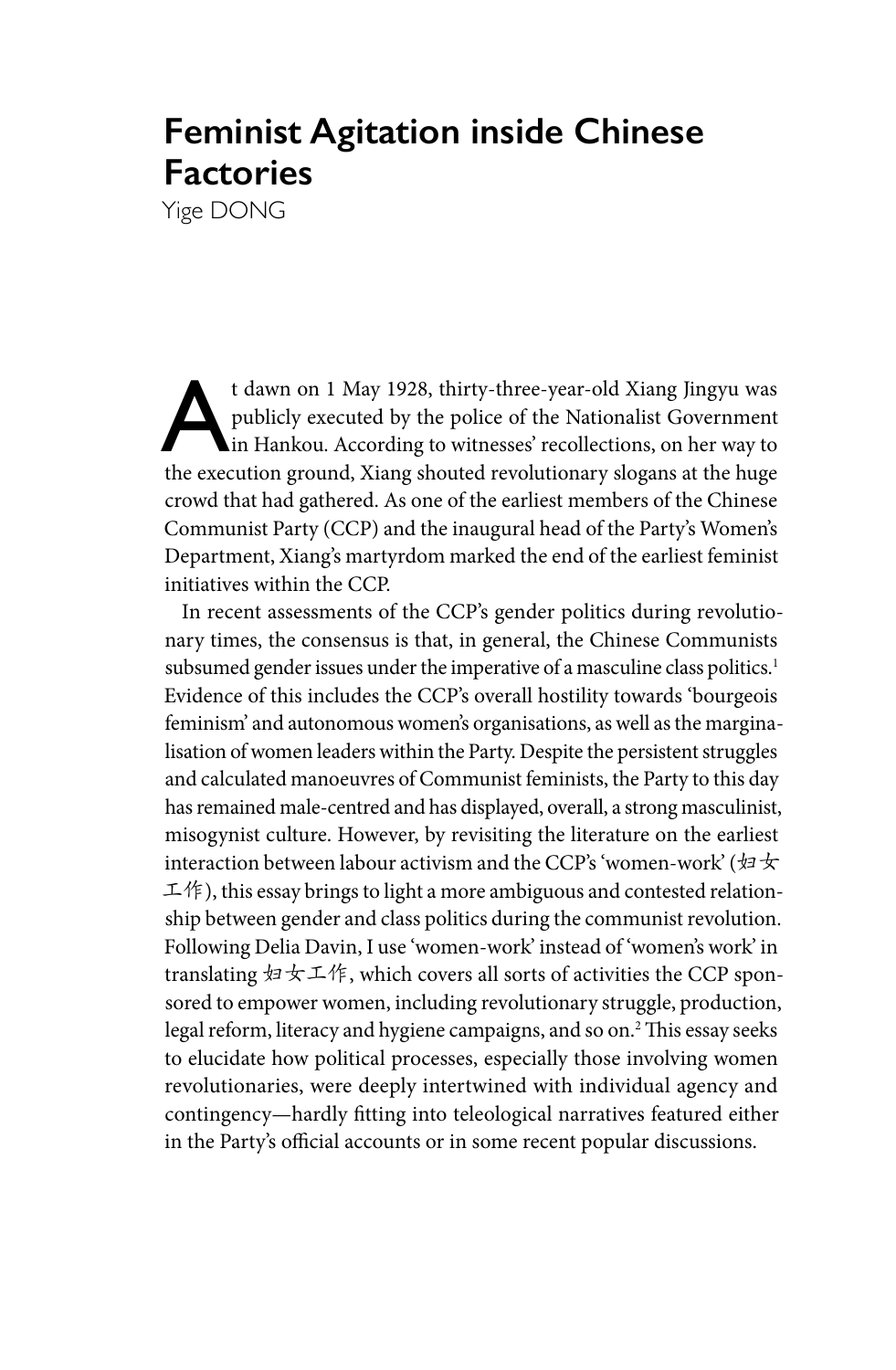#### An Inclusive Feminist Agenda within the Party

On its establishment in 1919—mainly thanks to German Marxist feminist Clara Zetkin's efforts—the Communist International (Comintern) requested its branches in each country set up a women's bureau and recruit proletarian women to join the Communist-led unions. While the first congress of the CCP in 1921, an all-male event, could only briefly comment on the general principles of women-work, at this incipient stage, the Party maintained a much more inclusive attitude towards independent feminist movements than it would in later periods.<sup>3</sup> In Beijing, Miao Boying had been active in Marxist study groups since 1919 and became the first woman to join the Party, in July 1921. Later, in 1922, Miao and her colleagues formed the Women's Rights League (女权运动 同盟会), an organisation that sought to compete with the liberal-leaning Women's Suffrage Association (女子参政协进会) to broaden the latter's suffragist agenda by transforming gender relations in all sectors such as legal equality in marriage, equal pay, paid maternity leave and women's access to all educational institutions.4

In Shanghai, although she was not counted as a formal member in the first Party congress, Wang Huiwu, the wife of founding Party member Li Da, took care of the logistics of the meeting and was entrusted with developing the CCP's women's program together with Gao Junman, the wife of Chen Duxiu, the General Secretary of the CCP from 1921 to 1927. At the same time, in the autumn of 1922, along with a fellow feminist named Wang Yizhi, Wang Huiwu also worked on cultivating informal ties with prominent women activists outside the Party, including women in the Nationalist Party (Guomindang, or GMD) and Young Women's Christian Association (YWCA) activists who specialised in labour conditions and taught at the CCP-sponsored Shanghai Pingmin Girls' School.

It is worth noting that this strategy of reaching out to women's rights groups with different political backgrounds was far from a universally endorsed strategy within the Party in this period. While these women's vocal claims and Wang Huiwu's anarchist tendencies encountered strong resistance and attacks from male feminist Party members such as Mao Dun and Chen Wangdao, others were more supportive. Chief among them was Li Dazhao, then head of the CCP's Beijing branch, who maintained that 'as long as China is under warlord control, all civil rights groups of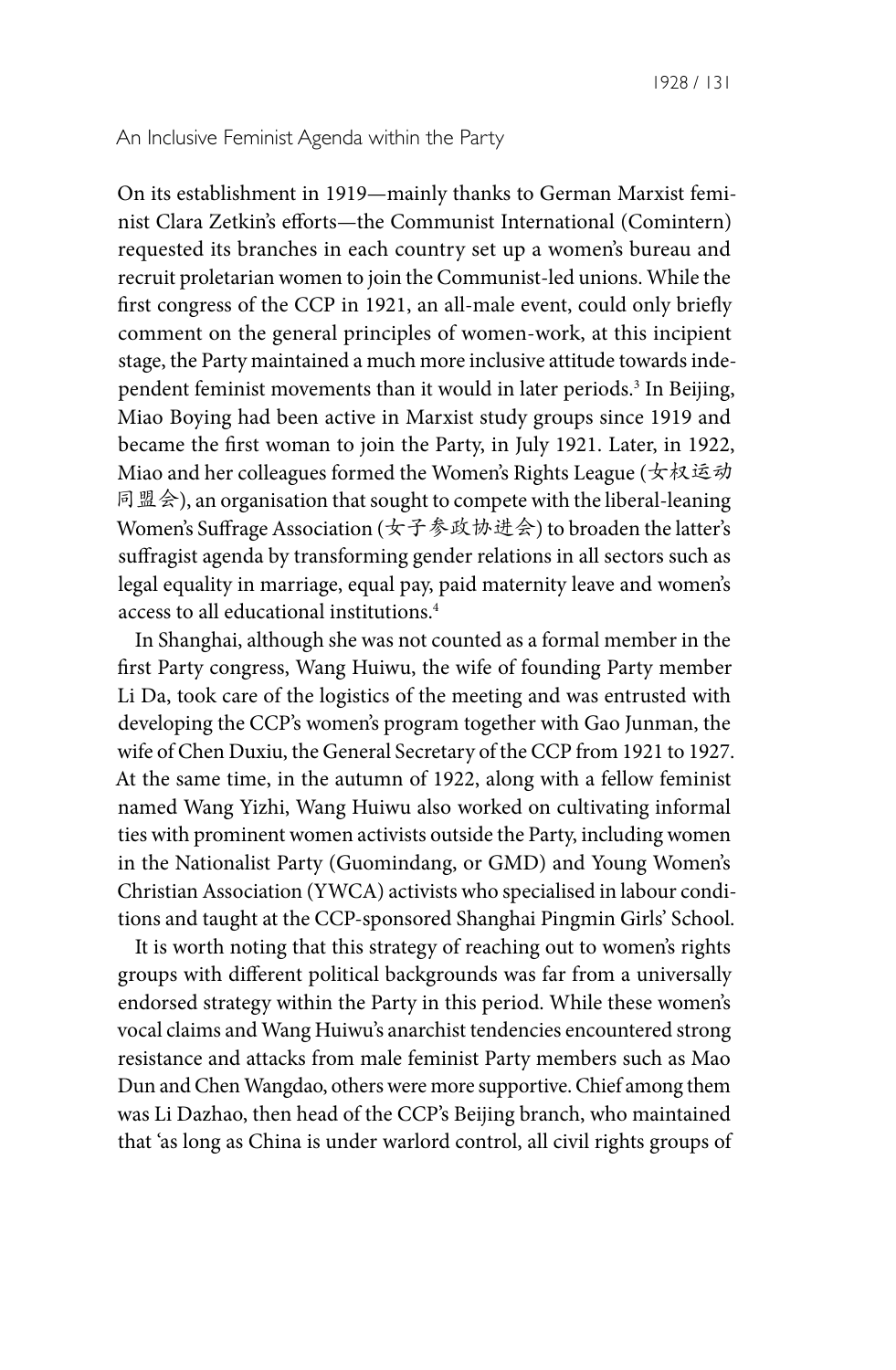this type essentially promote the interests of the public and should be supported'.5 He advocated for women's rights organisations, whether under the rubric of the Women's Rights League or the Women's Suffrage Association, to be established in every province in China.

### Non-Communist Mobilisations of Women inside Factories

The early 1920s also saw the culmination of the first wave of industrial labour activism in Chinese history, in which women workers played a crucial role. As the CCP had just been established in Shanghai, local Communists considered linking up with women workers to be a great opportunity to build up their base and strengthen their forces.

To be sure, women workers had protested and joined strikes as industrialisation began in China in the late nineteenth century. Concentrated in the silk, cotton and tobacco industries, women became the bulk of the labour force and frequently participated in episodes of labour unrest. For example, in Shanghai, the first recorded women's strike took place in 1894 as textile workers in Yangshupu District protested against a pay cut—a mobilisation that ended with eight of them being arrested.<sup>6</sup> In August 1911, 2,000 women from four silk filatures went on strike, asking for a raise—and were successful. In May 1912, the Shanghai Women Silk Workers' Association (上海缫丝女工同仁会), the first proto-union for Shanghai filature workers, was founded, with a strong focus on upgrading women workers' low skills as a means to protect their jobs. In the summer of 1917, more than 1,000 women workers in the British American Tobacco Company (BAT) went on a strike that lasted several weeks to push back against pay cuts, which was followed by another, three-day strike by 1,000 women workers in the Japanese-owned Nikka Spinning Company. Both strikes ended with the factory owners partially compromising.<sup>7</sup> Overall, from 1895 to 4 May 1919, it was estimated that there were no fewer than fifty-seven strikes in which women were the main participants.<sup>8</sup>

Workers' activism in this period was mostly defensive rather than an offensive strategy born of class consciousness. In most cases, their mobilisations were facilitated by native-place associations and gangs, and their demands revolved around higher wages, shorter hours, better working conditions and more employment opportunities. This is why, when both the Nationalists and the Communists tried to mobilise them to unionise which inevitably disrupted production, not necessarily resulting in gains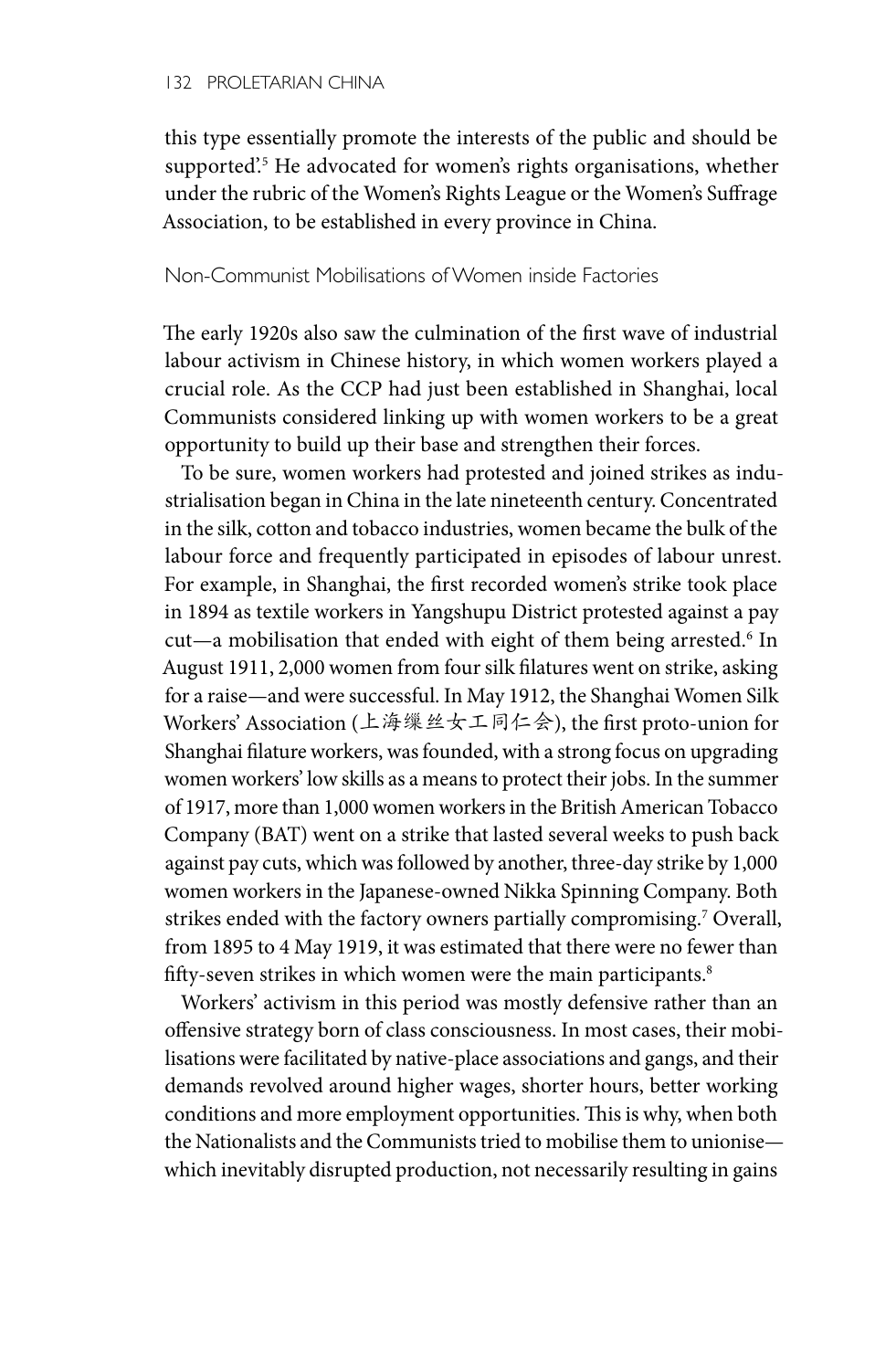1928 / 133

and oftentimes causing a backlash—many women workers initially saw 'unionisation' as the cause of rather than the solution to their problems.<sup>9</sup>

Women workers' struggle peaked in 1922. According to available data, that year more than 30,000 women workers went on strike eighteen times in about sixty factories in Shanghai, Hubei and Guangdong.<sup>10</sup> The most notable strike was in August, when more than 10,000 women workers from the Shanghai Zhabei Silk Factory went on strike for ten days, demanding higher wages, shorter hours and the right to establish an independent, women-only union, the so-called Shanghai Women's Industrial Progress Union (SWIPU, 上海女子工业进德会).11 However, this union was not a spontaneous creation of the silk workers but was organised by Mu Zhiying, a female gangster from the Subei region who had the support of a gang and was backed by assemblymen who were also from Subei and were filature owners themselves.

Having just passed the 'Resolution on the Women's Movement' (关于 妇女运动的决议) at the Second Congress of the CCP a month earlier, Communist leaders regarded the strike in August 1922 as a milestone in Shanghai's labour history, and male feminists such as Shao Lizi started to write extensively about the event.12 However, interestingly, no-one within the CCP at the time of the strike was able to make real connections with the women workers on the ground. This was mainly because at the time, the CCP's women's program was undergoing a major leadership transition, from Wang Huiwu to Xiang Jingyu, and they did not have spare capacity to build ties inside the factories.

#### Xiang Jingyu's United-Front Approach

A member of the New Citizen's Study Society (新民学会) that was co-founded by Mao Zedong in Hunan Province in 1918, Xiang had sailed to France in December 1919 with her fellow Hunanese Cai Hesen, Cai Chang and their mother, Ge Jianhao. In France, Xiang and Cai Hesen formed the 'Xiang–Cai Alliance' (向蔡同盟), a new form of marriage based on revolutionary romance. The couple and their fellow students including Li Lisan, who in the following years would become one of the most prominent Chinese labour leaders (see Perry's essay in the present volume)—studied French and Marxist theories while actively taking part in the struggle for the rights of Chinese student-workers being waged at that time. Their political activism so upset French authorities that it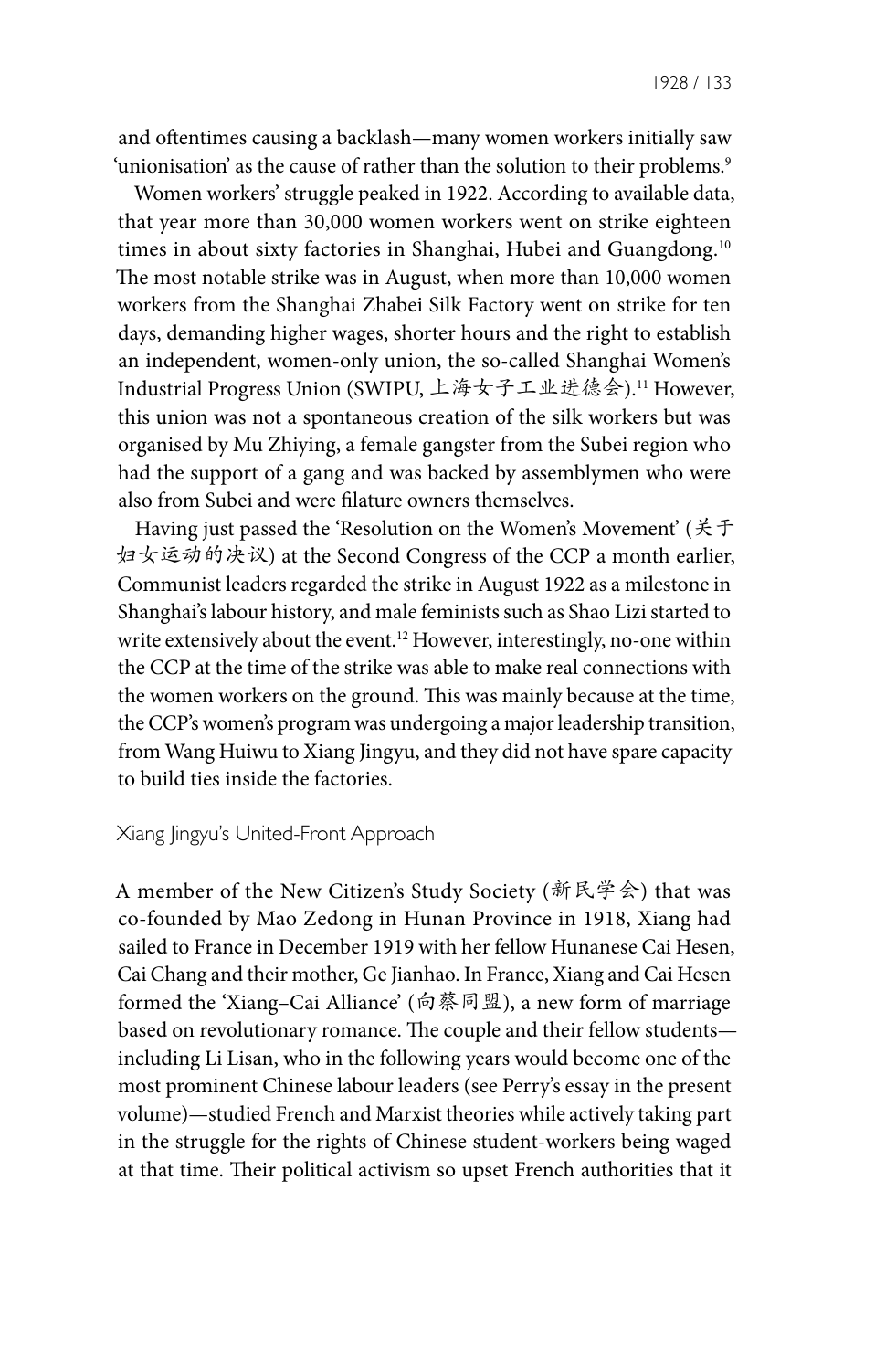led to their deportation in September 1921. On returning to China in December that year, the couple settled in Shanghai, joining the CCP's bourgeoning Shanghai branch.

At that time, Wang Huiwu had just started publishing the Marxist feminist journal *Women's Voices* (妇女声). Originally, Xiang did not show interest in dedicating herself to the Party's women-work and in fact kept her distance from Wang's projects. Xiang's writing during this period was mainly focused on China's national liberation. However, at the Second Party Congress in 1922, Wang's husband, Li Da, failed to be reelected and his position was taken over by Cai Hesen. It was believed that Xiang's appointment as the inaugural head of the Women's Department was partly due to the fact that she was Cai Hesen's spouse. However, even after taking over the leadership of the Women's Department, Xiang remained ambivalent about involving herself in women-work.<sup>13</sup>

Having assumed this leadership role quite abruptly and facing a host of preexisting organisations that were already organising women in the factories, including native-place associations, gangs and the YMCA, Xiang found it difficult to penetrate the shop floor. The most noticeable connection between Xiang and female labour activism at this stage was a few articles Xiang wrote in the autumn of 1923, praising the Zhabei strike of the previous year, supporting a detained silk worker in the SWIPU and calling for feminist associations in Shanghai to support women workers.

The turning point in her engagement with women-work came at the Third Party congress in the summer of 1923. The bloody 7 February Incident earlier that year had dampened prospects for the Communists' ambition to launch a workers' revolution (see Luo's essay in the present volume). In despair, the CCP accepted the Comintern's proposal to form an alliance with the GMD, which came to be known as the first GMD–CCP Cooperation (国共合作) or the First United Front (统一战线). It was in this context that Xiang Jingyu shifted her attitude about taking charge of the Women's Department. Maintaining strong nationalist sentiments that she had acquired while growing up in Hunan and then studying in France, Xiang was pleased to see that the Party had finally committed itself to promoting a national revolution. Now, she could begin women-work in earnest, focusing especially on strengthening ties with independent feminist groups.<sup>14</sup>

It was through the United Front that Xiang showed her political vision and talent in advancing women's rights. From the Third Congress of the CCP until mid-1925, utilising the resources of the GMD to consolidate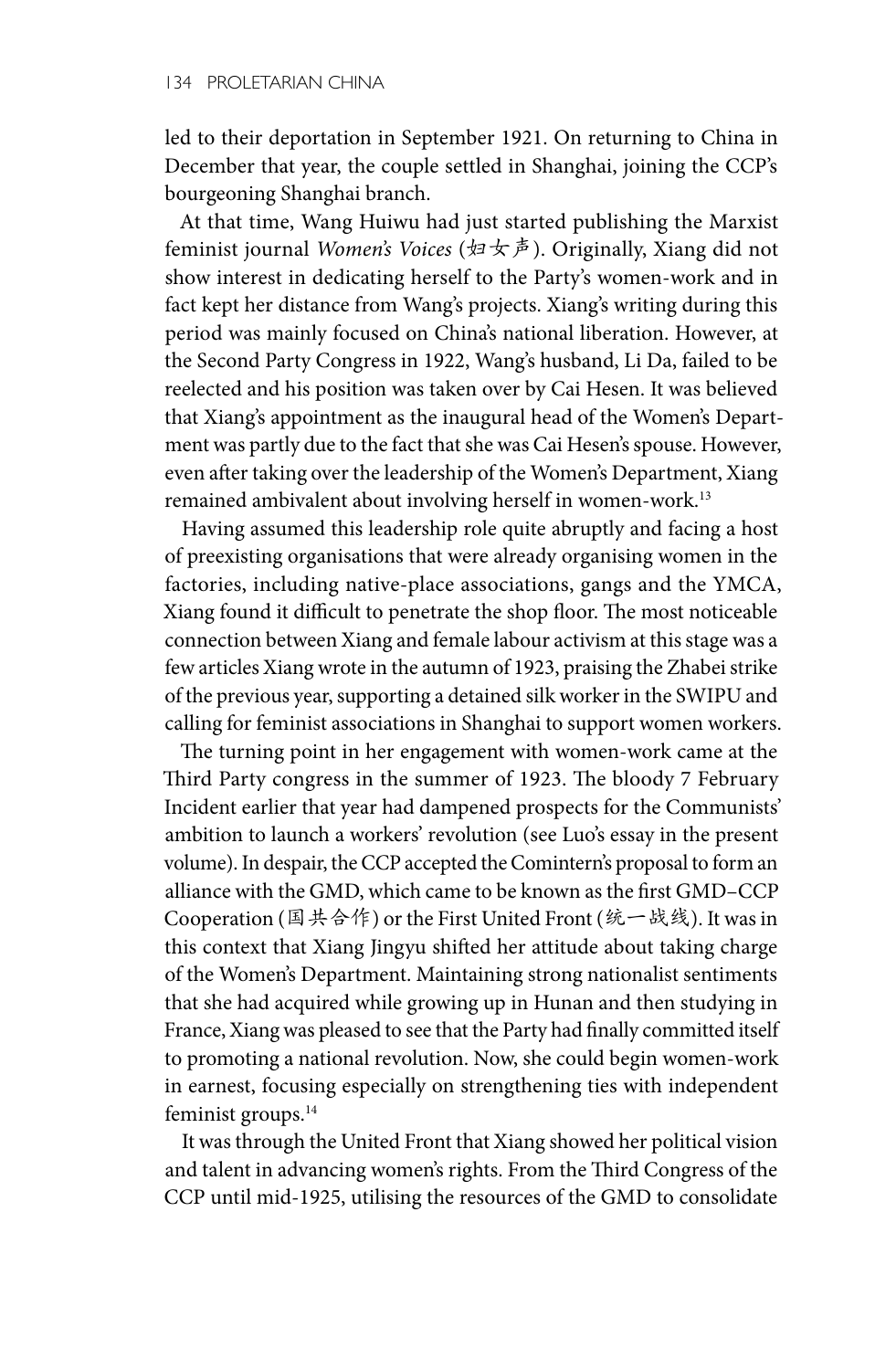her own program, she channelled an extraordinary amount of energy into establishing the foundation for a broad-based women's movement. Although Xiang had a record of criticising women's suffrage movements, she still acknowledged the importance and legitimacy of these struggles. To her, the only way to develop a mass movement truly for women was to integrate the struggles of feminist groups with those of workers.

#### Communists Making Inroads Among Women Workers

During this period of cooperation between the CCP and the GMD (1924–27), Communist organisers were able to make significant inroads among women workers and cultivate a number of Communist women labour leaders. Much of the credit goes to Yang Zhihua, then a sociology student enrolled at the CCP-sponsored Shanghai University, who, after 1949, would become the architect of women-work within the All-China Federation of Trade Unions (ACFTU, 中华全国总工会).15 Since being recruited by Xiang in 1924, Yang had put great effort into establishing links with the women workers at the BAT factories by fully immersing herself in the workers' daily lives, taking time to befriend them and 'even adopting their style of dress'.16 Yang and her colleagues also taught literacy classes in working-class neighbourhoods during this period.

Having gained the trust and respect of these female tobacco workers, Yang mobilised a large number of them to join the general strike in the wake of the May Thirtieth Incident of 1925 (see Leong's essay in the present volume) and serve as propagandists for the cause. By September 1925, the number of women recruits into the Party had risen sharply to about 1,000—ten times the number before the May Thirtieth Incident. The following year, this organising effort eventually facilitated the demise of the power base of gangster Mu Zhiying among women silk workers, signalling that the CCP was finally making inroads into social space previously dominated by gang societies.<sup>17</sup>

#### Xiang's Final Years and Legacy

In October 1925, three years after the first leadership transition, the CCP's Women's Department was shaken up again, as Xiang Jingyu and Cai Hesen were sent to Moscow for a study trip and Yang Zhihua became deputy head. Xiang's abrupt departure was due to personal reasons that were inevitably entangled with political power plays. In late 1925, she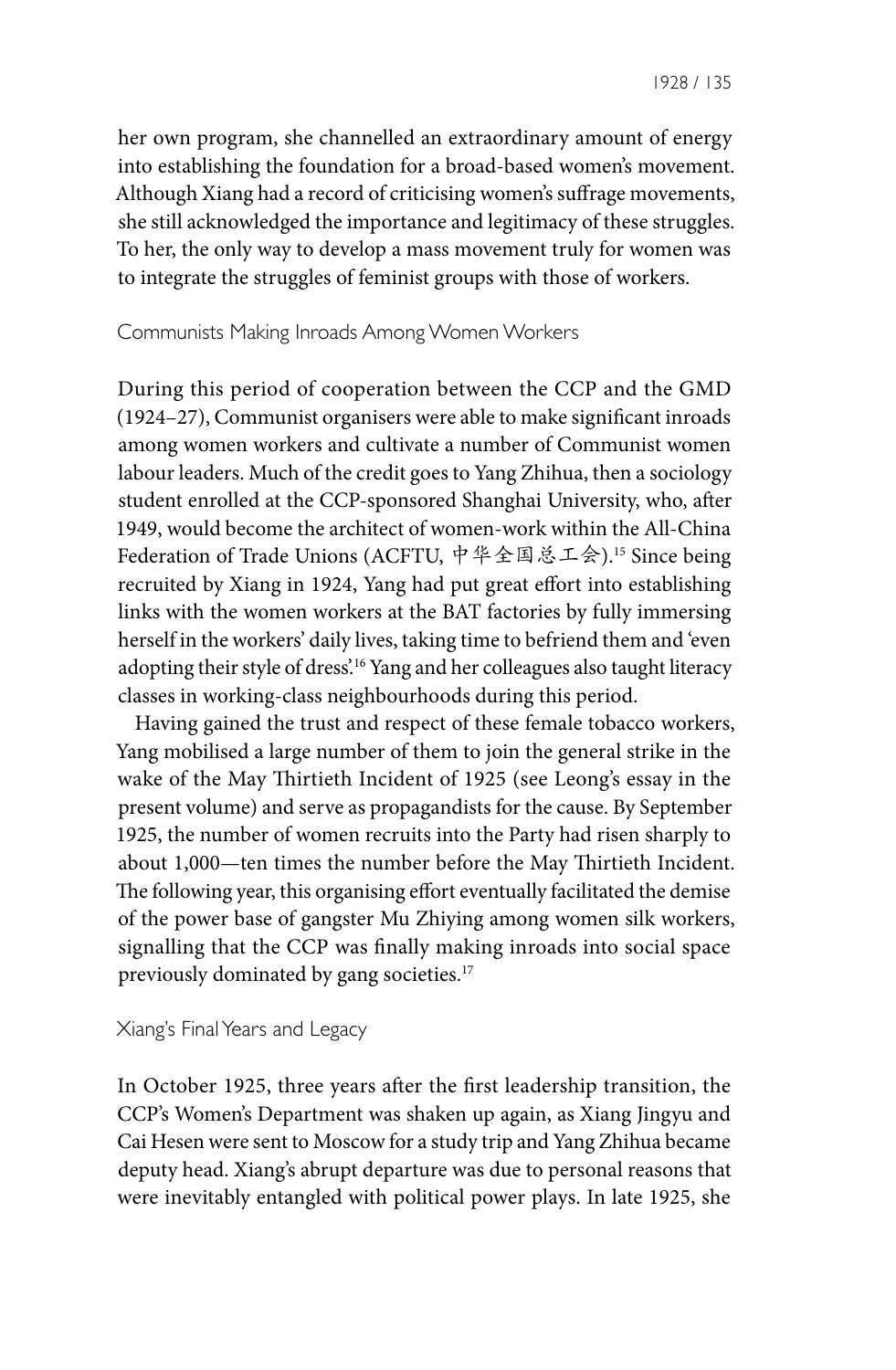started a relationship with Peng Shuzhi, then an important theorist in the Party and later an exile and leader of the Fourth International. The Party stepped in to save the endangered relationship by sending Xiang and Cai away from Shanghai. Despite the Party's efforts, they divorced in Moscow in 1926.

When Xiang returned from Moscow in early 1927, Yang Zhihua had already become the *de facto* head of the Women's Department, and Xiang was instead assigned to work in the Party committee in Hubei Province, based in Wuhan. In Shanghai, Yang continued mobilising women workers until the 12 April Incident, when the GMD started to brutally purge Communists nationwide (see S.A. Smith's essay in the present volume).18 In July the same year, when attacks on the Communists reached their peak in Wuhan and the local Party branch was forced to relocate, Xiang insisted on staying. Xiang and another Communist, Xia Minghan, were arrested by the police in March 1928, and her public execution on 1 May served as a final testimony that the heyday of mass women's movements in Chinese urban areas had ended.

It was not until the late 1940s that the Communist Party returned to the cities and resumed its women-work by establishing the All-China Democratic Women's Federation (ACDWF, 中华全国民主妇联), in 1949. This new mass organisation was originally designed as a united-front organisation, serving to liaise between women across all social sectors—an approach that resembled Xiang Jingyu's vision of woman-work. Also in 1949, after two decades of tumultuous trajectories in her personal and political life, Yang Zhihua became the inaugural head of the Women's Department of the ACFTU. Thanks to her earlier experience in the Shanghai factories, Yang maintained a close relationship with workers on the ground and designed policies that were based on firsthand observations and were highly beneficial to the workers, such as the 'Regulations on Protections for Women Workers' (女工保护条例) of 1953, which included fifty-six days of paid maternity leave, employer-sponsored childcare services and other benefits.

#### Some Lessons

By restoring agency to these feminist members in the CCP and revealing both the structural limitations to and the historical contingency conditioning their fates, this essay makes two interventions in our current discussion about gender and labour politics in this period. First, I suggest